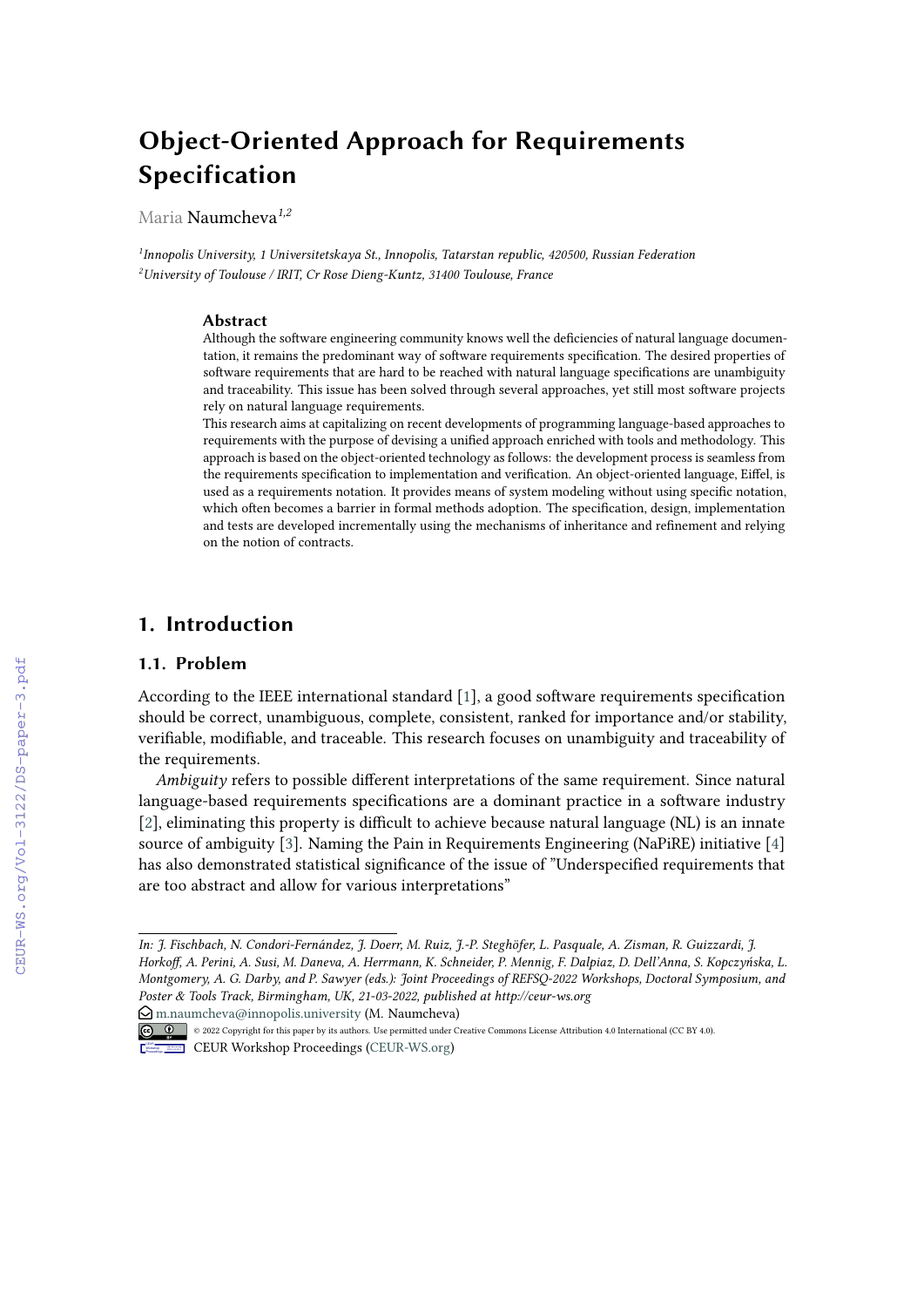Researchers have addressed the NL-inherent ambiguity through different methods [\[5\]](#page-6-0). These methods suggest introducing certain level of formality: to constrain the natural language or to utilize formal methods and notations. Using formal methods implies the need to additionally train requirements engineers, as well as creates communication barriers between requirements engineers and software developers. As a consequence, such methods are not widely adopted since only 6% of respondents of the 2015 industrial survey [\[2\]](#page-6-1) claimed formulating formal properties.

Requirements *traceability* is the ability to follow both the sources and consequences of requirements. Requirements traceability ensures that the impact of changes in requirements specification is easily localizable in the code, which significantly decreases the time and costs of assessing the impact of changes and implementing the changes. Traceability relations can also be used to assist verifying that the system meets its requirements. Maintaining requirements traceability links is often perceived as not a cost-efficient process, and many projects ignore this practice completely. At the same time, the projects with missing traceability links are vulnerable under change and evolution as it can be tremendously hard to identify all the system elements where the changes should be introduced.

This research develops a methodology of object-oriented approach for requirements specification. This approach relies on the modeling power of object-oriented programming language. Requirements are captured by contracts, which ensures their unambiguity. Applying object-oriented approach simplifies creating and maintaining traceability links as programming language artifacts can have direct links in IDE.

#### **1.2. Related Work**

Applying object-oriented concepts to requirements analysis and design attracted much attention in 1990s. The works of Rambaugh et al [\[6\]](#page-6-2), Jacobson [\[7\]](#page-6-3), and Booch [\[8\]](#page-6-4) had much in common and were unified into Object-Oriented Analysis and Design (OOAD) [\[9\]](#page-6-5) as a unified methodology, and Unified Modeling Language (UML) [\[10\]](#page-6-6) as a unified notation and a set of graphical diagrams. OOAD suggests applying OO techniques to the initial requirements, produced at the earlier stages of the development process. This method relies on a set of diagrams to capture the software system details and to be able to communicate them to the project stakeholders.

Scenarios are considered to be the main technique for object-oriented requirements elicitation and specification. In addition to use cases, use cases 2.0 [\[11\]](#page-6-7), use case stories, and user stories [\[12\]](#page-6-8) were introduced. In the Use Case 2.0, Extreme Programming and Rational Unified Process approaches scenarios also play the key role in managing software development.

OOAD approach to requirements involves several notations: natural language, UML, and requirements specification language (such as OCL). This implies the need of transformations between notations and analysis models. Although some methods for automated conversion have been proposed [\[13\]](#page-6-9), the process is prone to errors that can be difficult to catch due to switching from one notation to the other. In contrast, the suggested approach relies on seamless software development and provides means for formal properties modeling using the programming language as a notation.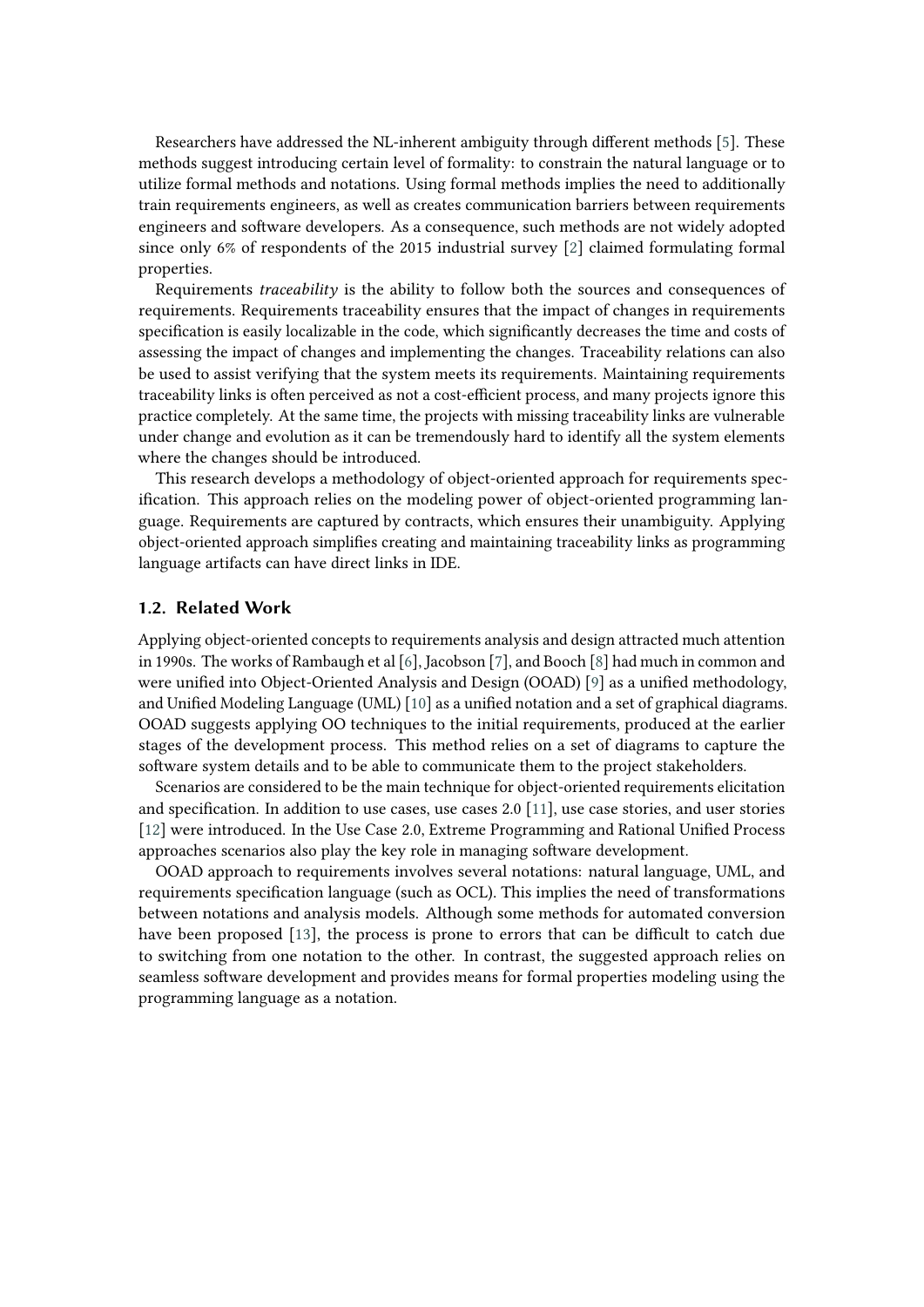## **1.3. Relevance**

Requirements engineering remains a pain point: 45% of respondents are not satisfied with achievement of requirements engineering goals [\[2\]](#page-6-1). The suggested approach addresses important requirements problems (ambiguity, traceability), while being easy-to-grasp for requirements engineers as it relies on programming language mechanisms.

According to [\[4\]](#page-6-10), practitioners agree with the following statements:

- The standardisation of requirements engineering improves the overall process quality
- Offering standardised document templates and tool support benefits the communication
- Offering standardised document templates increases the quality of the work products

Therefore, an approach that addresses current issues in requirements specification is beneficial to software development community in case if this approach is supported with methodology, templates and tools.

# **2. Proposed Solution**

Object-oriented paradigm has been successful in software development yet its capabilities are underused for requirements elicitation, analysis and design. The research presented in this paper applies object-oriented approach to requirements. In this approach, object-oriented programming language is used to capture requirements with contracts, such as pre- and postconditions, as well as class invariants. Software development is seamless as the unified notation, i.e. the programming language, is used throughout the entire development process. As a result, static verification can be applied to verify the correctness of the implementation against the requirements.

## **2.1. Object-oriented requirements**

In the proposed approach, requirements become software: they are written in a programming language, and are stored in a version control system. The subsections 2.1.1 to 2.1.6 demonstrate the application of object-oriented concepts to requirements and what are the benefits of applying the same approach throughout all stages of development process.

## **2.1.1. Objects and classes**

In object-oriented approach requirements are organised around physical or conceptual objects, rather than around procedures. The information about problem domain object types is carried in classes, the main units of abstraction. The features of the requirements classes are *deferred* and describe the operations, applicable to the objects of this type. The semantics of these operations is captured using preconditions, postconditions, and class invariants.

#### **2.1.2. Abstraction**

Abstraction refers to describing only relevant properties and dismissing irrelevant information. Abstraction is crucial in eliciting requirements since a requirements engineer must identify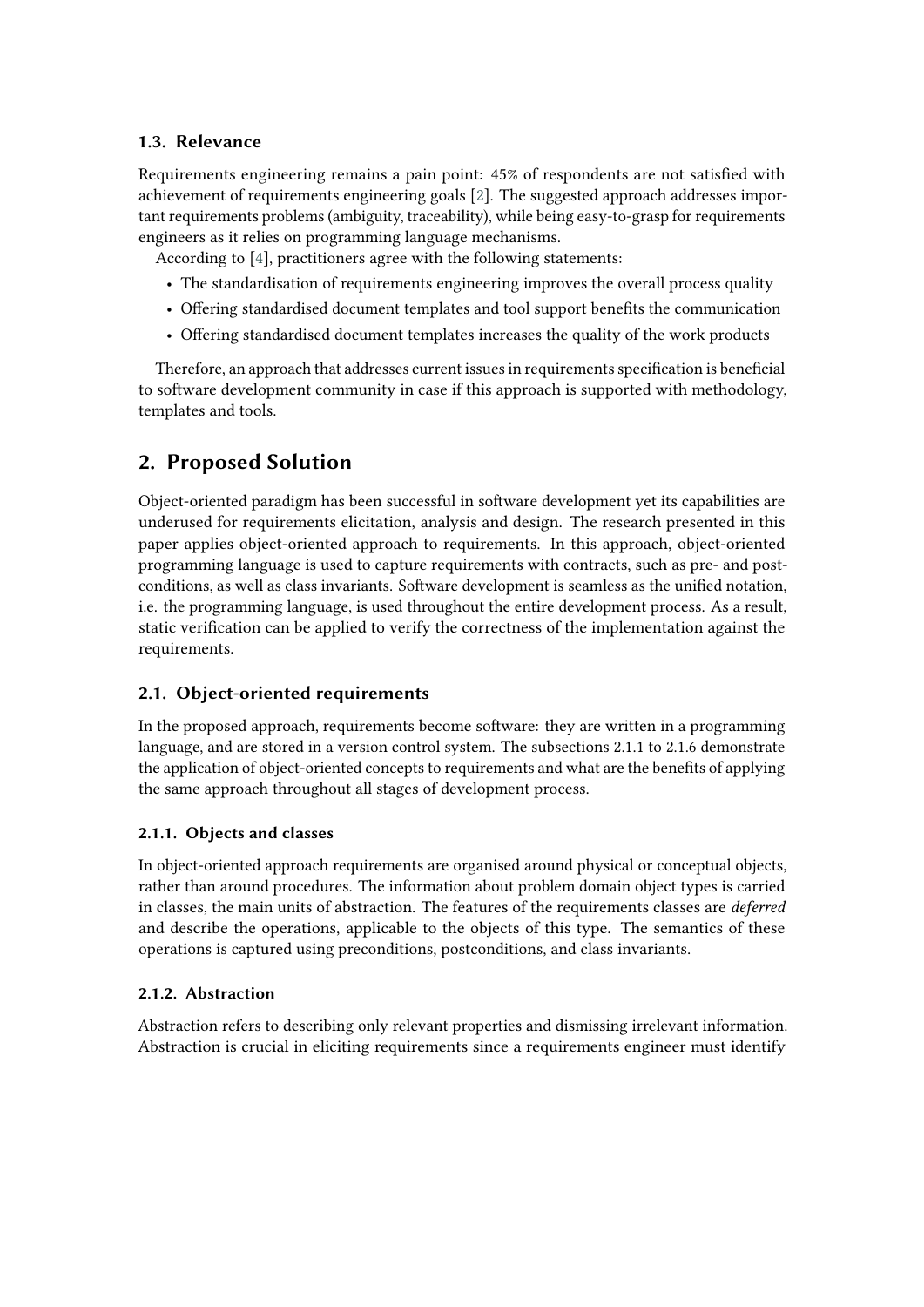the important aspects of the system and its environments and dismiss the rest [\[14\]](#page-6-11). Moreover, requirements specification and system design must avoid unnecessary implementation constraints.

In object-oriented approach the abstraction is induced by the following mechanisms:

- Defining the objects relevant to the system under development by assigning relevant features
- Defining the properties of objects and applicable operations using contracts.

The outcomes of requirements elicitation are often not abstract enough, and the task of a requirements engineer is to infer abstract requirements from concrete statements. For example, the outcome of an elicitation process can be a use case. The requirements engineer can extract from the use case abstract requirements that specify logical constraints on possible sequences of operations. These logical constraints can be captured by contracts and, thus, be enforced during system verification and validation.

#### **2.1.3. Inheritance**

Inheritance allows a class to incorporate the features of another class in addition to its own features. Inheritance can be viewed as a classification mechanism which is valuable in understanding the problem's domain.

Inheritance mechanism is indispensable for requirements specification. At the requirements phase the system requirements are captured in deferred classes. The effective classes, that will carry the system implementation, inherit from the deferred classes and must comply with their contracts. The induced inheritance graph captures traceability links.

#### **2.1.4. Object-oriented Requirements notation**

If the object-oriented approach is applied throughout the entire software development process, a programming language (the same one that will be used further for system implementation) becomes a notation for requirements. Unlike formal methods and UML, it does not require additional training for software engineers. Moreover, tools can support the automated translation of programming language specifications to a natural language. Related diagrams can also be derived automatically.

#### **2.1.5. Seamless development process**

Using programming language as a requirements notation facilitates the seamless development process. The specification, design, implementation and tests are developed incrementally using the mechanisms of inheritance and refinement. All software artifacts can be directly linked to each other in an IDE.

#### **2.1.6. Contracts**

According to Design by Contract, contracts are interface specifications for software classes and routines. Preconditions and postconditions are assertions associated with individual routines. Class invariants express the properties of all instances of a class.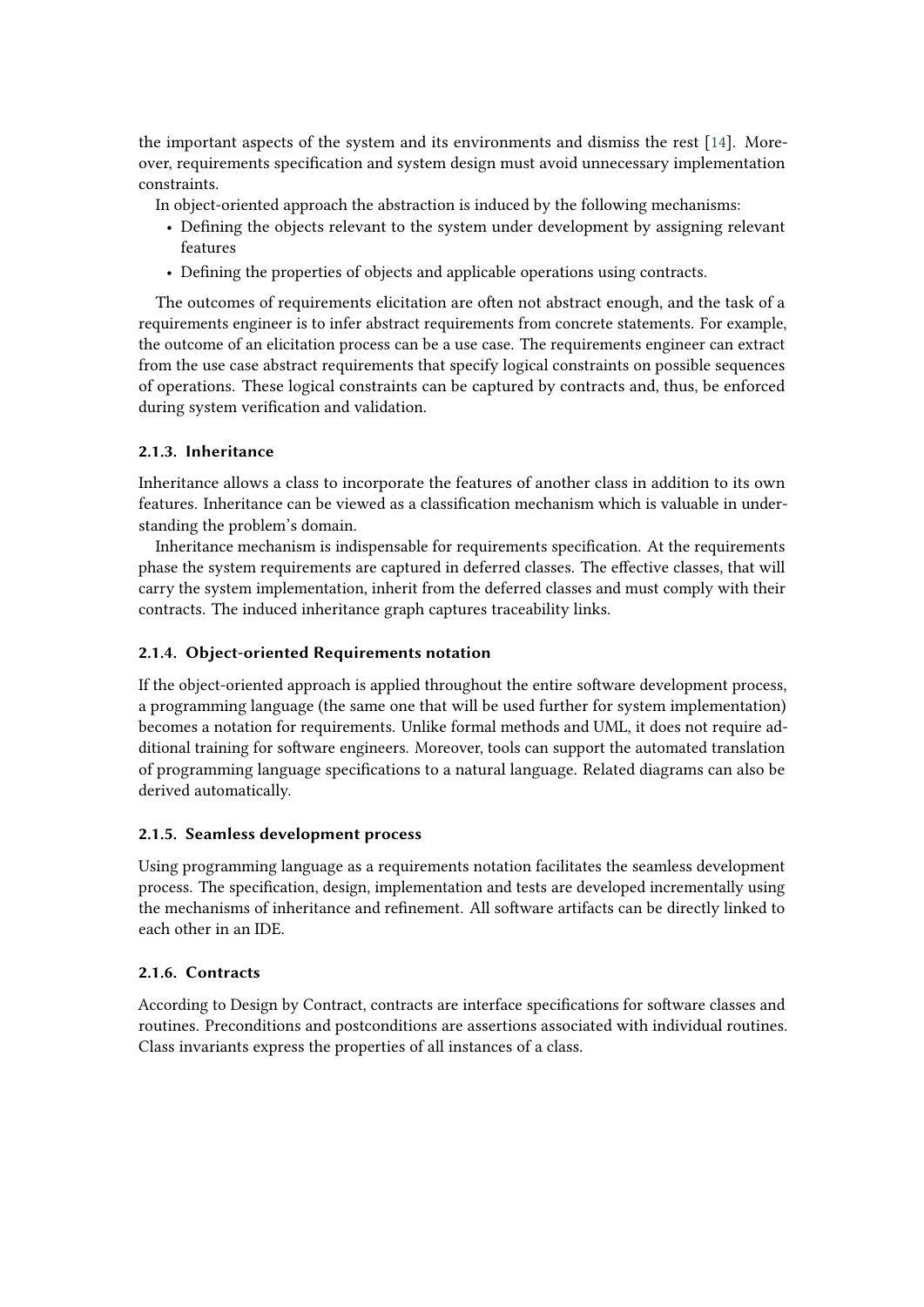Preconditions express the properties that must hold when calling the routine. Postconditions express the properties that must hold on the routine's exit. Class invariants apply to all contracts of a class.

Contracts serve as the mechanism of capturing requirements. Preconditions express the properties that must hold before invoking a feature. Postconditions express properties that must hold after invoking a feature. Class invariants express properties, which must be preserved by all features.

#### **2.2. Requirements specification methodology**

Requirements specification methodology is the key contribution of this research. It will address the following issues:

- How to specify environment properties, and how to turn them into requirements?
- What is the process of object-oriented requirements specification?
- What tool functionality should support the devised methodology?

#### **2.3. Novelty**

In model-driven development an intermediate modelling language is used for constructing the model of a system that can be further automatically translated to source code. Event-B [\[15\]](#page-6-12), Petri-nets [\[16\]](#page-6-13), and UML [\[17\]](#page-6-14), [\[13\]](#page-6-9) can serve as intermediate languages. However, formal methods are not widely adopted in industry [\[2\]](#page-6-1). Besides, in these approaches it is not possible to backtrack whether source code changes violate system's formal specification. Our research will address this limitation.

Applying seamless object-oriented approach to requirements was suggested by B. Meyer [\[18\]](#page-6-15) and further developed by B. Meyer [\[19\]](#page-6-16), A. Naumchev [\[20\]](#page-6-17) and F. Galinier [\[21\]](#page-6-18). Nevertheless, the complete methodology of producing requirements specification has not been proposed, which makes the seamless approach unusable. Applying existing approaches to a case study revealed that they require methodological guidance to be applied to entire projects (rather than being used for specifying some particular properties).

The novelty of this research is in providing a methodology of producing object-oriented requirements and supporting this methodology with a tool prototype. As the approach diverges from the current practice, its usability plays vital role in its adoption.

## **3. Research Method**

We aim to answer the following research questions:

- What is the proper role of natural language in requirements specification?
- Do object-oriented programming languages have the expressive power to model functional and non-functional requirements?
- What are the means of ensuring requirements unambiguity in OO approach?
- What are the means of ensuring requirements traceability in OO approach?
- What is the role of scenarios in the requirements specification methodology?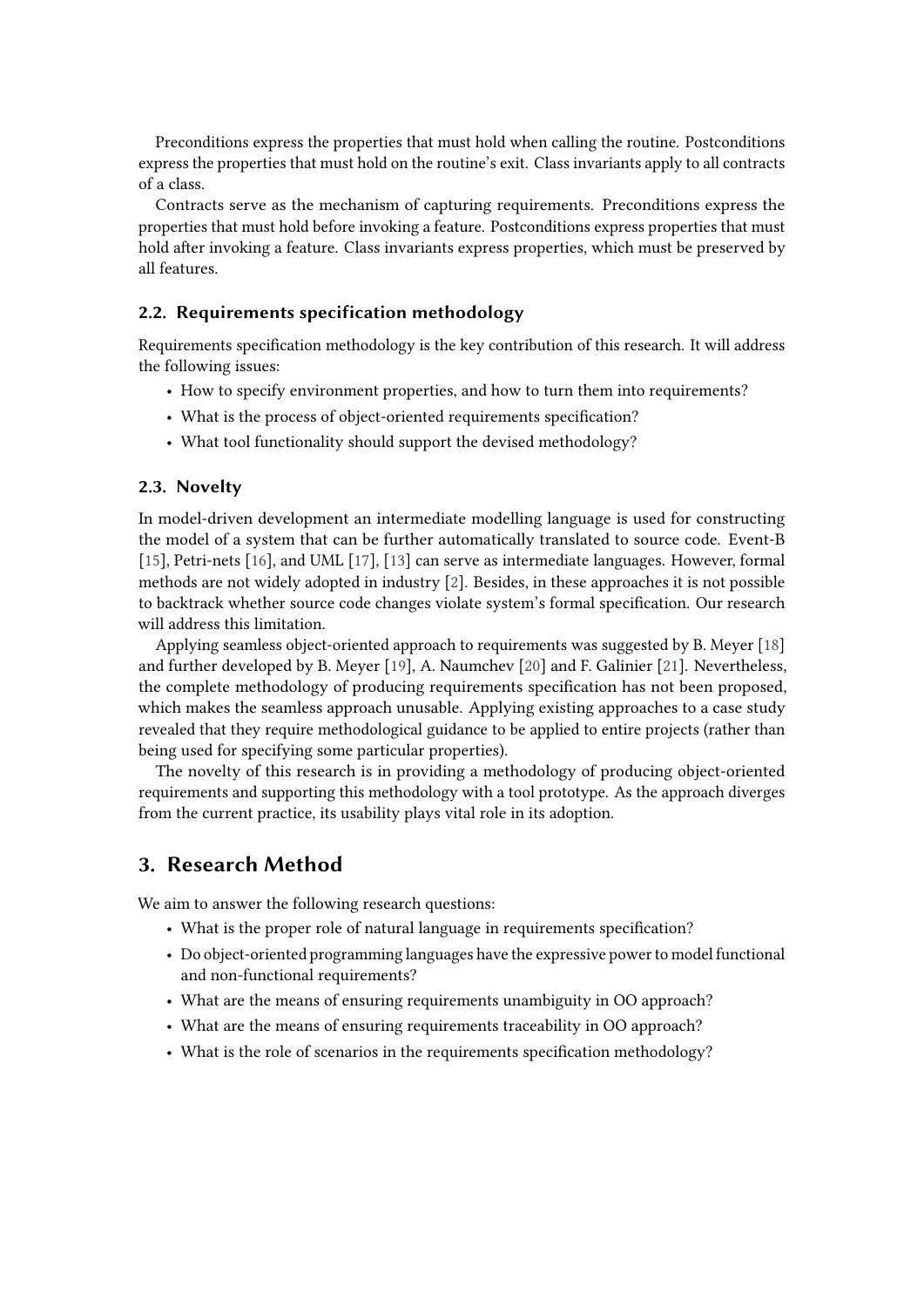• What is the functionality of a tool that should support the OO approach?

This research consists of three stages.

Initially a study of the state of the art is conducted as well as an investigation of the approaches to requirements specification that address the issue of requirements ambiguity and a state of practice of their application in industry. Further a study of the methodology of commonly used approaches to requirements and their tool support is carried out.

The next stage is developing a methodology of applying object-oriented approach to requirements. We use a real-world Roborace case study to develop a methodology in the process of producing its requirements specification. Producing requirements specification, together with the output of the state-of-practice research on tools supporting requirements specification, will result in proposing functionality of a tool supporting the approach. The initial tool functionality will be provided early during methodology development. Further the tool functionality will be refined in the process of Roborace case study exploration. The methodology will also be supported with templates, publicly available on GitHub.

The final stage is validating the proposed methodology. For this purpose we will apply it to a new case study and demonstrate the soundness of the generated specification.

## **4. Progress**

The initial phase of this research involved studying the literature and exploring state of the art and state of practice. Based on this study, we concluded that requirements methods addressing the issue of requirements ambiguity assume introducing certain level of formality whereas software development community remains reluctant to introducing formal methods. Only 40% of software development projects perform traceability management between requirements and other software artifacts [\[2\]](#page-6-1).

The next step was to explore a case study which we use as a testbed for the methodology under development. The initial requirements specification for Roborace case study was produced. Based on this specification, we suggested an approach that unifies scenarios and object-oriented requirements specification.

Currently we are working on the methodology of deriving requirements from environment properties and specifying the requirements in an object-oriented way. Further we will formulate the methodology and tool functionality, which will be followed with the validation study.

## **5. Conclusion**

In this paper we have presented a research that aims to provide a methodology of producing unambiguous software requirements. The methodology relies on an object-oriented approach to requirements. In this approach a programming language is used as the notation for requirements formalization. The resulting software development process is seamless from requirements to implementation, verification and validation, which ensures traceability between requirements and other software artifacts and facilitates system verification and validation.